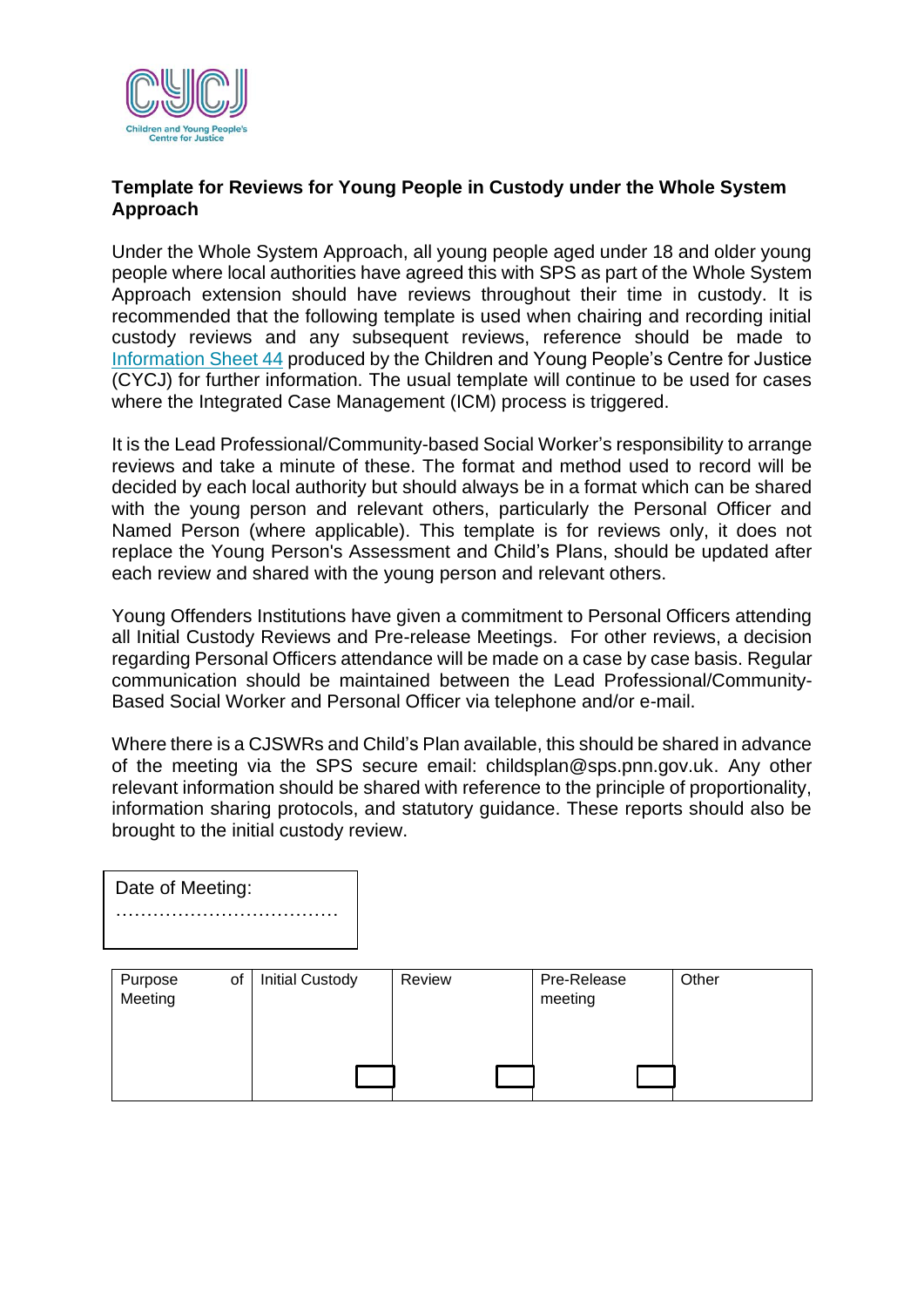

| Date<br>of<br>Admission             |                       | Earliest<br>date<br>0f |                            | <b>HDC</b><br>Liberation |                         | in<br>First<br>time<br>Custody |
|-------------------------------------|-----------------------|------------------------|----------------------------|--------------------------|-------------------------|--------------------------------|
|                                     |                       | liberation             |                            | Date                     |                         |                                |
| Legal Status at<br>point<br>custody | Future<br>dates<br>οf | court                  | Child's<br>Plan<br>shared? | lf<br>not<br>-<br>reason | <b>CJSWR</b><br>shared? | If not - reason                |
| <b>Care Status</b>                  |                       |                        |                            |                          |                         |                                |

| <b>Personal Details</b>                       |                       |  |          |                       |  |  |
|-----------------------------------------------|-----------------------|--|----------|-----------------------|--|--|
| <b>Reference Numbers</b>                      | Prisoner<br>Number    |  |          | Social Work Reference |  |  |
|                                               | National<br>Insurance |  |          | Other                 |  |  |
| Name                                          |                       |  |          |                       |  |  |
| Date of Birth                                 |                       |  | Age      |                       |  |  |
| Gender                                        |                       |  |          | <b>Ethnic Origin</b>  |  |  |
| Preferred Language                            |                       |  | Religion |                       |  |  |
| <b>Disability</b>                             |                       |  |          |                       |  |  |
| <b>Community Address</b>                      |                       |  |          |                       |  |  |
|                                               |                       |  |          |                       |  |  |
| Parent/Carer/Trusted<br><b>Person Details</b> |                       |  |          |                       |  |  |
| Dependent Children                            |                       |  |          |                       |  |  |
| School/College/Training<br>Provider           |                       |  |          |                       |  |  |
| <b>General Practitioner</b>                   |                       |  |          |                       |  |  |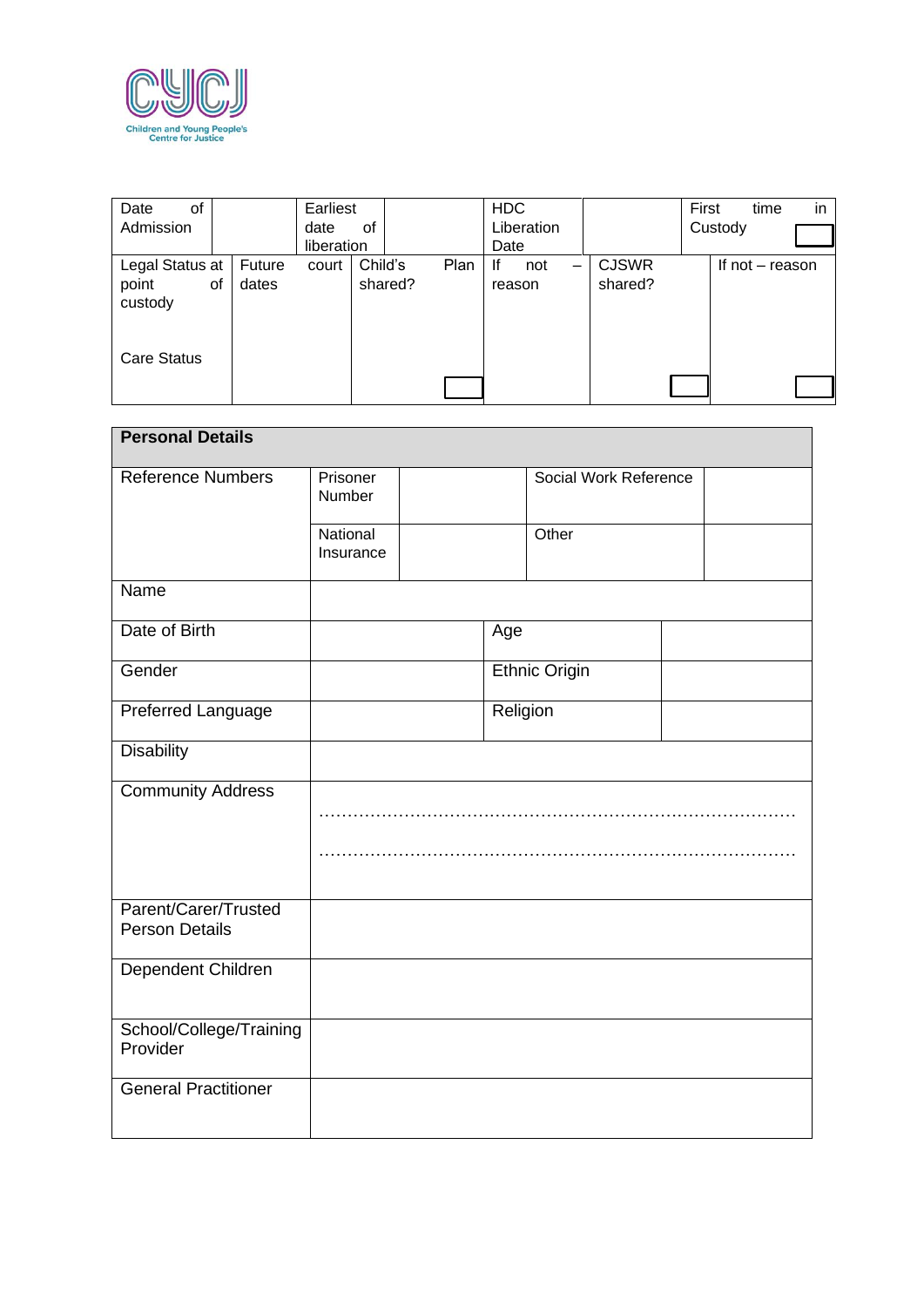

| Lead Professional/<br>Community-based | Name: |
|---------------------------------------|-------|
| Social Worker                         |       |
|                                       |       |
|                                       |       |
| Named Person (where<br>applicable)    | Name: |
|                                       |       |
|                                       |       |
|                                       |       |
|                                       |       |
| <b>Personal Officer</b>               | Name: |
|                                       |       |
|                                       |       |
|                                       |       |

| <b>Practical Arrangements (select all discussed)</b> |                            |                                 |
|------------------------------------------------------|----------------------------|---------------------------------|
| <b>E-mail a Prisoner</b>                             | Suitability for <b>HDC</b> | Suitability for Supervised Bail |
| <b>Positive Futures Plan</b>                         | Family Liaison Officer     | Other                           |
| <b>Details:</b>                                      |                            |                                 |
|                                                      |                            |                                 |
|                                                      |                            |                                 |
|                                                      |                            |                                 |
|                                                      |                            |                                 |
|                                                      |                            |                                 |
|                                                      |                            |                                 |
|                                                      |                            |                                 |

**Health & Wellbeing (consider physical and mental health, is contact with a health provider required, medication, alcohol and substance use, housing issues, areas of vulnerability etc)**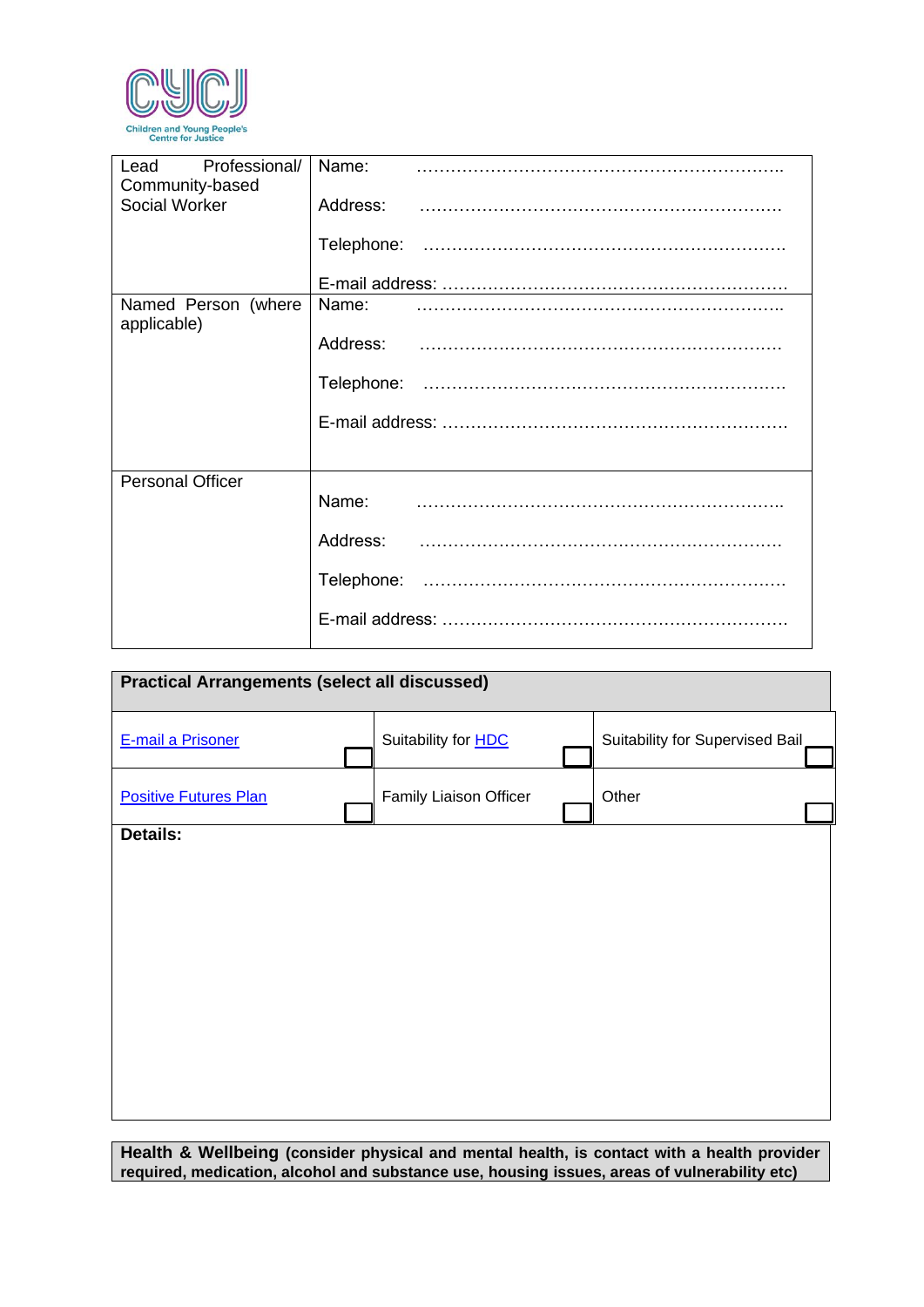

| Family/Personal Relationships & Contact (awareness of how to contact family, including<br>children and friends, any risks posed from others in custody or visitors etc)                                                              |  |
|--------------------------------------------------------------------------------------------------------------------------------------------------------------------------------------------------------------------------------------|--|
|                                                                                                                                                                                                                                      |  |
|                                                                                                                                                                                                                                      |  |
|                                                                                                                                                                                                                                      |  |
|                                                                                                                                                                                                                                      |  |
|                                                                                                                                                                                                                                      |  |
|                                                                                                                                                                                                                                      |  |
| Structure, Routine & Opportunities in custody (consider challenges and barriers<br>which contributed to custody and how these can start to be addressed, recreational<br>opportunities, programmes, links with outside agencies etc) |  |
|                                                                                                                                                                                                                                      |  |
|                                                                                                                                                                                                                                      |  |
|                                                                                                                                                                                                                                      |  |
|                                                                                                                                                                                                                                      |  |
|                                                                                                                                                                                                                                      |  |
|                                                                                                                                                                                                                                      |  |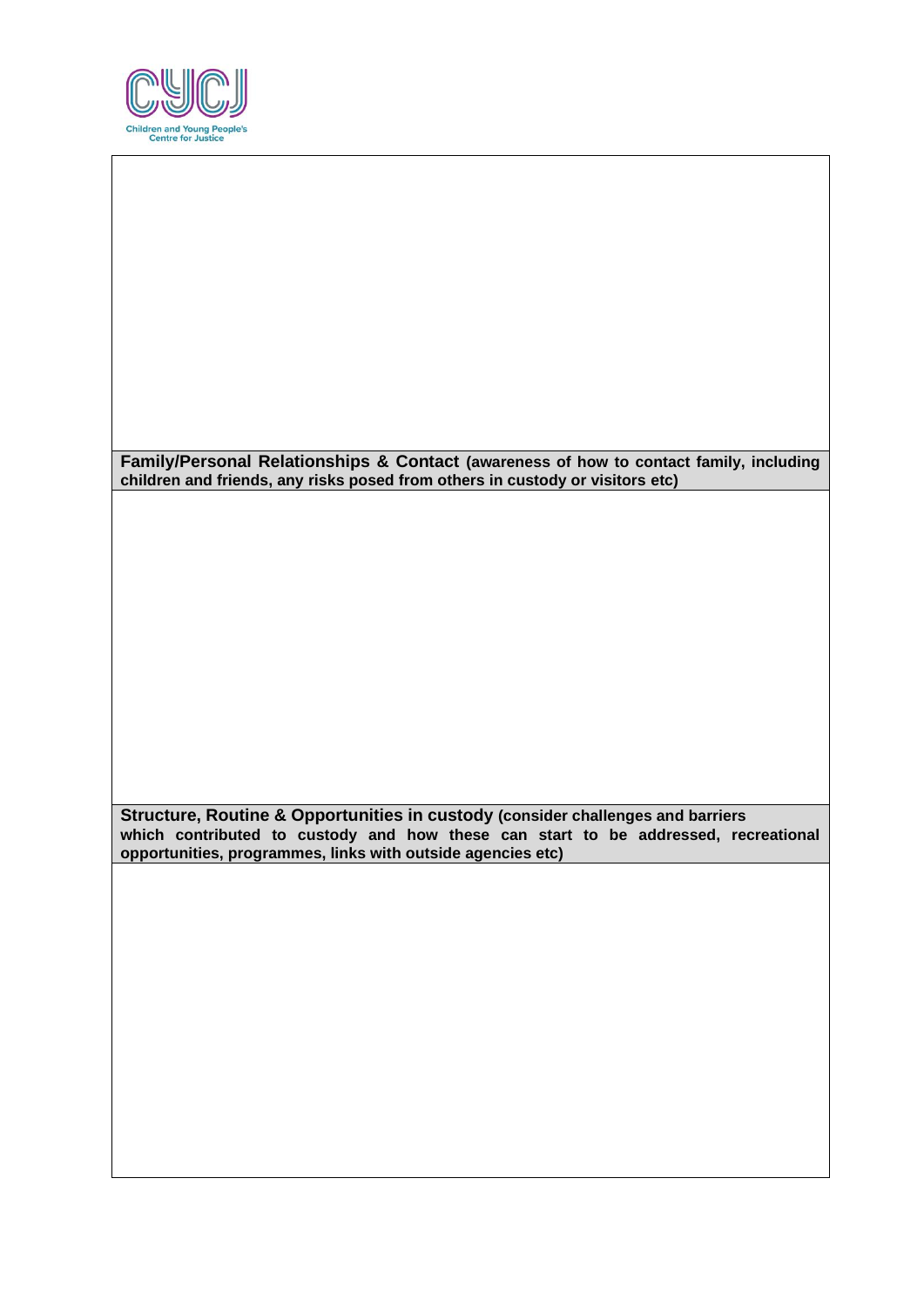

**Legal (representation, level of contact, court dates, outstanding matters etc. Please remember to inform the Children and Young Person's Placement Manager at [Scottish Government](file:///C:/Users/jrb14197/Downloads/205%20208%20Guidance%20August%202020%20CYCJ%20comments.pdf) if the child's is to be prosecuted on indictment Under Section 205(2) or Section 208 of the Criminal Procedure (Scotland) Act 1995)**

**Exit Planning, Positive Supports & Protective Factors (outcomes to be achieved, motivation, pro social supports including family, housing, life skills work undertaken, education/training/employment opportunities, health services including GP registration, finances etc)**

**Contingency Planning**